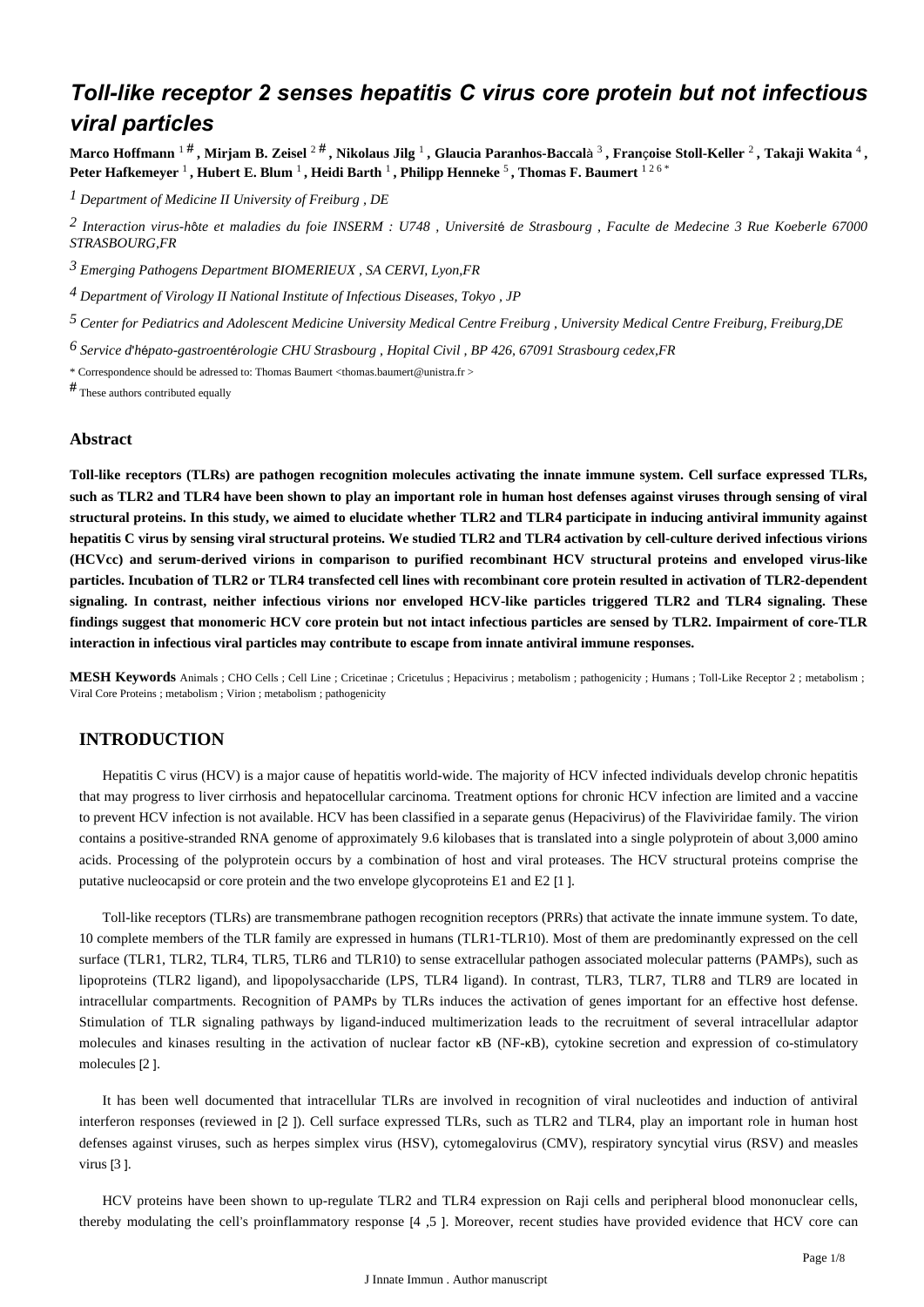activate TLR2 [6 ,7 ]. The authors used recombinant monomeric C-terminal truncated core protein and full-length core protein fused to β -galactosidase to stimulate TLR2-expressing HEK cells and mouse macrophages. However, the significance of an interaction between recombinant HCV core protein and TLR2 for the induction of innate immune responses to viral infection is unknown. Studies on HCV-host interaction had been hampered for a long time by the lack of an efficient tissue culture model for HCV infection. Thus, alternative model systems, such as recombinant proteins, enveloped HCV-like particles [8 ,9 ] and pseudotype particles [10 ] have been developed to study defined aspects of the HCV life cycle (for review see [11 ]). A major breakthrough for the study of HCV-host cell interaction was the recent establishment of an efficient cell culture system for HCV [12 –14 ]. This model system now allows to study the interaction between authentic infectious viral particles and human target cells. To address the role of TLR2 and TLR4 for sensing assembled HCV particles and the impact of this interaction for HCV pathogenesis, we studied TLR2 and TLR4 activation by cell-culture derived infectious virions (HCVcc) and serum-derived virions in comparison to purified recombinant HCV structural proteins and enveloped virus-like particles.

# **MATERIALS AND METHODS**

#### **Reagents**

Recombinant HCV core fused to β-galactosidase, core aa 1–119 and core aa 2–192 were from Biodesign and Austral Biologicals, respectively. Alternatively, core aa 1–119 (genotype 1a) fused to a His-tag was expressed in E. coli strain BL21 (DE3) and purified as described [15 ]. This protein preparation was free of endotoxin as tested by the Limulus assay. Recombinant HCV E1 and E2 (genotype 1b) have been described [15 ,16 ]. Mouse anti-core monoclonal antibody (mAb) has been described [8 ]. HCV-like particles were synthesized and purified from insect cells infected with recombinant baculoviruses containing the cDNA of the HCV structural proteins of HCV strain H77c (genotype 1a) as described [17 ]. HCV core protein within HCV-like particles was quantified as described [18 ].

#### **Cells**

CHO fibroblast cell lines stably transfected with a reporter construct that encodes for CD25 under transcriptional control of the human E selectin (ELAM) promoter, hygromycin resistance, human CD14 plus human Flag-tagged TLR2 or TLR4 have been described elsewhere [19 –23 ]. Upon stimulation with LPS, TNF-α, or IL-1β, the ELAM promoter drives the expression of surface CD25 as a result of NF-κB translocation. TLR2 and TLR4 transfected CHO cells were cultured in Ham's F12 medium (BioWhittaker) supplemented with 10% FBS (HyClone), 2 mM L-glutamine, 100 U/mL penicillin, 100 μg/mL streptomycin, 400 U/mL hygromycin B (Calbiochem) and 1 mg/mL G418 (Invitrogen). Human epithelial kidney (HEK) 293 cells (ATCC) stably transfected with human TLR2 (HEK/TLR2) or human TLR4-YFP and human MD-2 (HEK/TLR4) have been described previously [24 ]. HEK293 cells were maintained by serial passage in Dulbecco's Modified Eagle's Medium (DMEM) supplemented with 10% FBS, L-glutamine, ciprofloxacin and G418. Isolation and maintenance of primary human hepatocytes has been described [25 ]. Huh-7.5 cells have been previously described [26 ]. Cells were maintained in DMEM supplemented with 10% FBS (PAN), 100 U/mL penicillin, 100 μg/mL streptomycin and non-essential amino acids.

## **Generation of cell-culture derived HCV (HCVcc) and infection of Huh7.5**

Plasmids encoding the full-length HCV JFH1 cDNA as well as the E1 and E2 deleted mutant JFH1/ΔE1E2 have been described [12 ]. In vitro HCV RNA synthesis [27 ] and RNA transfection was carried out as described [14 ,28 ]. Supernantants from HCV RNA transfected Huh7.5 cells were collected and concentrated as described [12 ]. For detection of HCV proteins in transfected cells, proteins were separated by SDS-PAGE, followed by immunoblotting with mouse anti-core mAb and sheep peroxidase-labeled anti-mouse polyclonal antibodies (pAb).  $5 \times 10^4$  naive cells/well were seeded 24 h prior to infection experiments in 12-well tissue culture plates. Cells were infected for 3 h at 37°C with HCVcc and then incubated with complete medium for the indicated times. Cells were then washed with ice-cold PBS, total RNA extracted and HCV RNA quantitated using VERSANT HCV-RNA 3.0 Assay (bDNA, Bayer Corporation Diagnostic). Immunofluorescence was performed 48 h after infection using mouse anti-core mAb and goat Cy3-labeled anti-mouse pAb (Jackson, Immunoresearch). Nuclear staining was performed using DAPI (4′, 6-diamino-2- phenylindole).

## **Analysis of NF-**κ**B dependent CD25 cell surface expression on CHO 3E10, 3E10/TLR2 and 3E10/TLR4 cells**

 $7 \times 10^4$  cells/well were seeded 24 h prior to experiments in 24-well tissue culture plates. Cells were washed three times with PBS and then stimulated for 18 h with medium, LPS, PG, recombinant HCV proteins, HCV-like particles or HCVcc, detached from the plastic with trypsin/EDTA, and examined by flow cytometry (FACSCalibur and CellQuest 3.11 software, Beckton Dickinson) for the presence of surface CD25 as described [20 – 23].

#### **Luciferase reporter assays for NF-1** κ**B activation**

HEK293 cells that stably expressed human TLR2 or TLR4 as well as wild-type HEK cells were seeded into 96-well tissue culture plates at a density of  $2 \times 10^4$  cells/well. The following day, HEK293 cells were transiently transfected with a luciferase reporter gene using Fugene (Roche) according to the manufacturer's instructions. To assess NF-κB activation, a reporter gene consisting of an E-selectin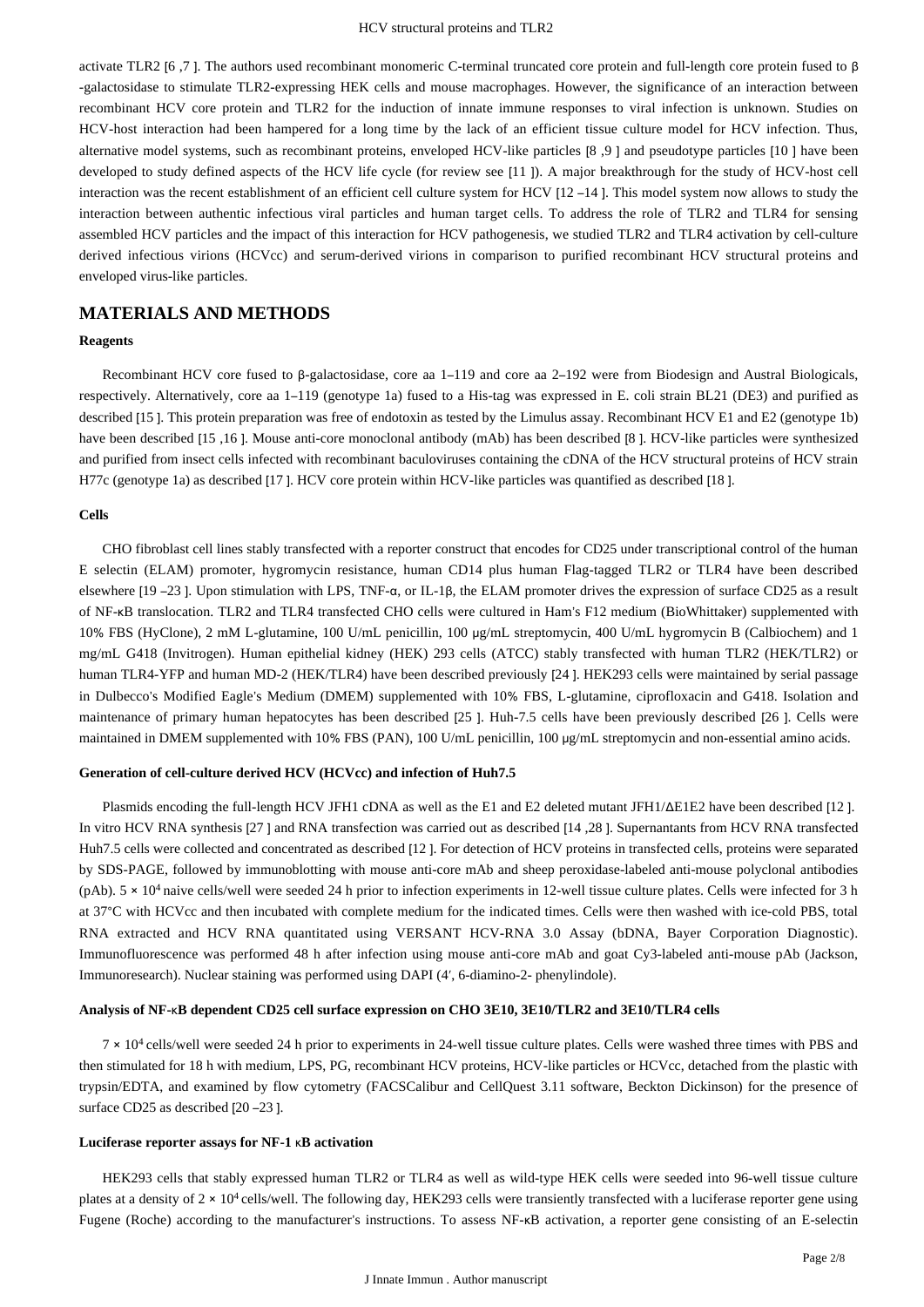promoter driving a firefly luciferase gene (pELAM.luc) was used. Huh7.5 cells were seeded into 96-well tissue culture plates at a density of  $2 \times 10^4$  cells/well. The following day, cells were transfected with pELAM.luc or cotransfected with pELAM.luc and human TLR2<sup>FLAG</sup>. Twenty-four hours after transfection, HEK293 and Huh7.5 cells were washed and then challenged for 18 h and 5 h, respectively, with medium, LPS, PG, recombinant HCV proteins, HCV-like particles or HCVcc at the indicated concentrations. Cells were then lysed and reporter gene activity was measured using a plate reader luminometer (Berthold Detection Systems).

## **RT-PCR for TLRs**

RNA from primary hepatocytes (PHH) and Huh7.5 hepatoma cells was extracted with TRI REAGENT (Sigma) and transcribed into cDNA with the Access Quick RT-PCR kit (Promega). The sequences of the employed primer pairs for PCR were 5′ -AGGCTGCATTCCCAAGACACT-3′ and 5′-AGCCAGGCCCACATCATTTT-3′ for TLR2 and 5′-TGCGGGTTCTACATCAAA-3′ and 5′-CCATCCGAAATTATAAGAAAAGTC-3′ for TLR4.

# **RESULTS**

## **Interaction of HCV with TLR2 and TLR4 on HCV target cells**

It has been shown that HCV proteins may interact with TLR2 on monocytes/macrophages and trigger a proinflammatory immune reponse [6 ,7 ]. In view of the potential role of TLRs in the recognition of HCV by human hepatocytes, we studied whether TLR2 and TLR4 are expressed both in primary human hepatocytes – the natural target cell for HCV infection- and the human hepatoma cell line Huh7.5 – a cell line susceptible to infection with recombinant cell-culture derived HCV. Using TLR2 and TLR4-specific RT-PCR we demonstrate that TLR2 as well as TLR4 mRNA can be easily detected in PHH and Huh7.5 cells (Fig. 1 ). These data suggest that TLR2 and TLR4 are expressed not only in antigen-presenting cells but also in primary human hepatocytes – the key target cells of HCV infection.

## **TLR-activation by HCV structural proteins**

To study whether the interaction of the viral envelope, the viral nucleocapsid or enveloped particles with TLR2 and TLR4 results in TLR signaling, we used two well established model systems allowing specific and reliable determination of the activation of TLR2 and/or TLR4-dependent signaling: stably transfected CHO cells expressing human TLR2 and/or TLR4 on their cell surface and a reporter gene allowing detecting ligand-induced TLR activation as well as TLR2- or TLR4-transfected HEK293 cells [24 ].

As shown in Fig. 2A, the TLR2 ligand PG and recombinant C-terminally truncated core protein (0.1 to 10 µg/mL) activated TLR2 transfected CHO cells in a dose-dependent fashion, whereas heat inactivated core (10 μg/mL) had no effect (Fig. 2A ). In contrast, enveloped HCV-like particles (containing 1 to 10 μg/mL core protein) or recombinant envelope proteins E1 and E2 (10 μg/mL) did not result in transcriptional activation of TLR2 transfected CHO cells (Fig. 2A ). Similar results were obtained with HEK293 transfected with human TLR2 (Fig. 2C). As shown in Fig. 2C, whereas recombinant C-terminally truncated core (aa 1–119) or full-length core (aa 2–192) protein fused to β-galactosidase resulted in TLR2 activation as demonstrated by induction of NF-κB luciferase reporter gene expression, enveloped HCV-like particles containing comparable amounts of core protein did not induce TLR2 activation (Fig. 2C ).

Next, we used TLR4 expressing cells to study whether enveloped HCV-like particles induce TLR4 signaling. Our results show that neither HCV core protein (10 μg/mL) nor HCV envelope proteins E1 and E2 (10 μg/mL) trigger TLR4 activation in transfected CHO and HEK293 cells (Fig. 2B and D ). Moreover, enveloped HCV-like particles were not able to stimulate TLR4 signaling (Fig. 2B and D ).

Taken together, these results suggest that HCV core protein induces NF-κB activation through interaction with TLR2, but not TLR4. In contrast, neither recombinant envelope glycoproteins nor enveloped HCV-like particles containing an intact nucleocapsid [29 ] induced TLR2-dependent signaling pathways.

## **TLR-activation by cell culture-derived infectious HCV**

To determine the impact of these findings for the interaction of authentic infectious HCV with TLRs, we produced recombinant infectious virions (HCVcc) derived from the HCV JFH1 strain in human Huh7.5 hepatoma cells (Fig. 3A, B and C ) using the recently established tissue culture system for HCV infection [12 –14 ]. The infectivity of produced virions was confirmed by detection of HCV RNA and HCV proteins in infected Huh7.5 cells using HCV-specific RT-PCR and immunofluorescence (Fig. 3B and C ). We then added cell culture-derived infectious virions (HCVcc – tested for infectivity as described in Fig. 3B and C ) to stably transfected CHO and HEK293 reporter cells in various concentrations (Fig. 3D ). Our results show that infectious HCVcc, at concentrations able to infect human hepatoma Huh7.5 cells (Fig. 3B and C), did not significantly activate TLR2 or TLR4 depending signaling pathways in TLR2 and TLR4 expressing CHO and HEK293 cells when compared to non-infectious supernatants from envelope protein-deficient JFH1/ΔE1E2 RNA transfected Huh7.5 cells (Fig. 3D). HCV RNA levels  $(10^5 - 10^7 \text{ GE/mL})$  in HCVcc preparations were in a similar range as the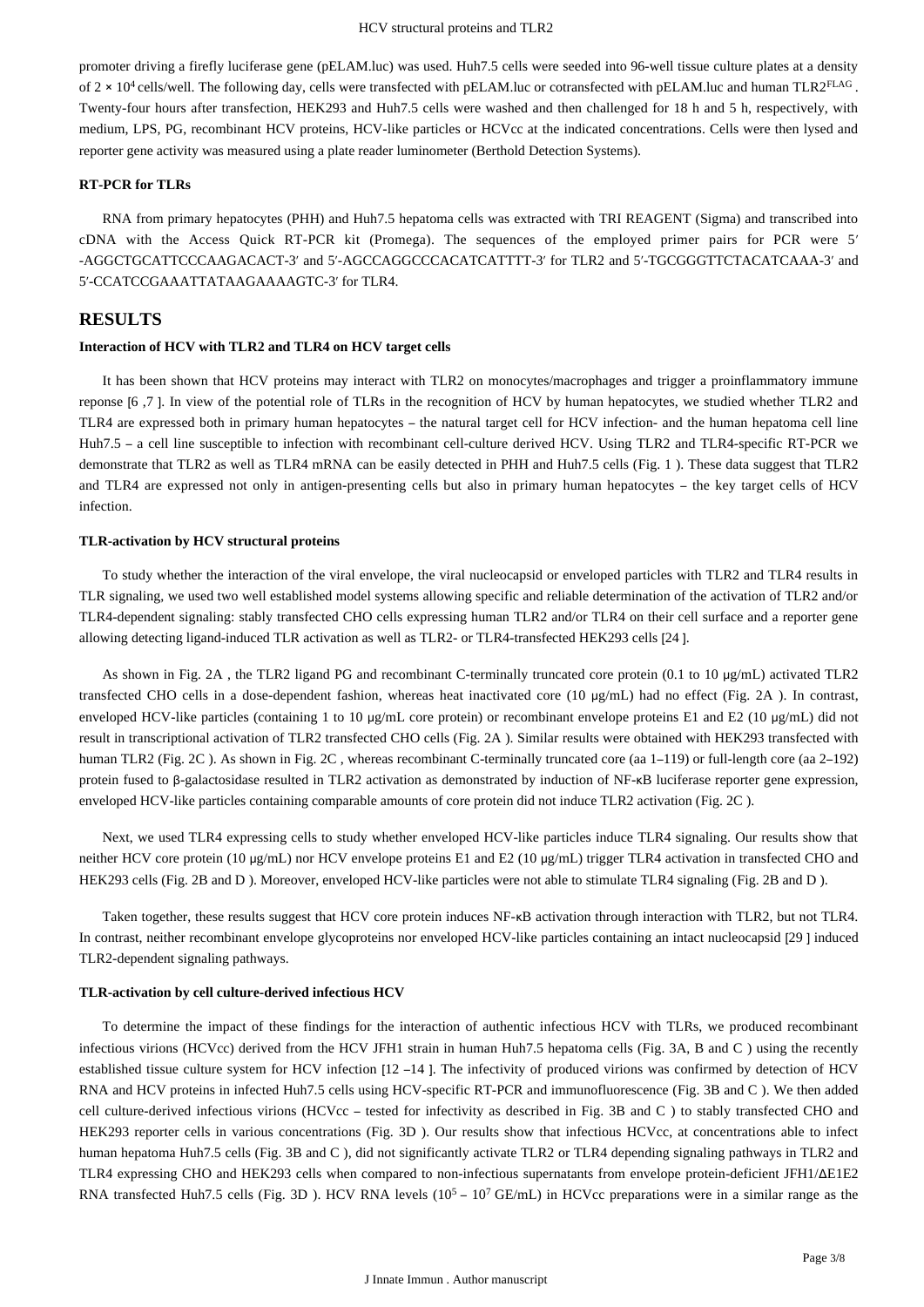typical viral load in patients with chronic HCV infection. HCVcc core concentrations in HCVcc preparations  $(10<sup>5</sup> – 10<sup>7</sup> \text{GE/mL})$  typically range in between 150 pg/mL to 33 ng/mL core protein (Thomas Pietschmann, personal communication) [12 ,30 ], which is in a similar range as core HCV concentrations measured in serum of HCV-infected patients (ranging typically from 20 pg/mL to 5 ng/mL) [31 ,32 ].

To confirm the results obtained with recombinant tissue culture-derived HCVcc, we incubated reporter cell lines with serum-derived HCV from chronically infected patients. Similar to findings with tissue culture-derived HCVcc, we neither observed a TLR2 nor TLR4 activation following incubation of reporter cell lines with native HCV (data not shown). These data demonstrate that in contrast to efficient TLR2 sensing of core protein preparations, neither recombinant nor serum-derived infectious virions are efficiently sensed by TLR2. Taken together, these results suggest that monomeric core protein, but not core as part of authentic infectious virions induces TLR2 signaling.

# **DISCUSSION**

Our data indicate that HCV core protein is sensed by TLR2. In contrast, neither recombinant nor serum-derived infectious HCV resulted in efficient activation of TLR2 signaling. Although target cell lines including human dendritic cells [18 ] and hepatocytes express TLR2 at significant levels (Fig. 1 ), our results indicate that HCV core sensing by TLR2 appears to be absent in enveloped viral particles.

Since recombinant core proteins were able to induce TLR2 activation at concentrations as low as 0.1 µg/mL (Fig. 2B) and enveloped HCV-like particles did not activate TLR2 signaling at high HCV-like particle core concentrations (up to 10 μg/mL), it is unlikely that the lack of HCV-like particle-induced TLR2 activation was due to a dose-dependent effect. Moreover, as HCV RNA ( $10<sup>5</sup>$  to  $10<sup>7</sup>$  GE/mL) and core (approximately pg/mL - 33 ng/mL) levels in supernatants from Huh7.5 cells [12 ,30 ] were in the same range than HCV RNA (ranging typically from  $10^5$  to  $10^7$  GE/mL) and core (ranging typically from pg/mL to 5 ng/mL) levels in plasma of HCV-infected patients [31 –34] it is unlikely that the quantity of infectious virions was not sufficient to detect physiological relevant HCV-TLR2 activation.

HCV is a persistency-prone virus that has developed different strategies to evade the host's innate and adaptive immune responses. HCV has been shown to interfere with innate antiviral defenses through multiple mechanisms: for example, core protein induces expression of SOCS-3 which suppresses Jak-STAT signaling and NS3/4A protease is an antagonist of IRF-3 activation and interferon-β expression by blocking RIG-I and TLR3 signaling (reviewed in [35 ,36 ]). The fact that in contrast to purified core, enveloped HCV-like particles and infectious virions were less efficient in activating TLR2 suggests that multimeric core protein as part of an enveloped nucleocapsid may escape the host's innate immune responses. Our results indicate that two mechanisms may explain this escape: (1) in intact viral particles, the core protein may adopt a conformation that might not be recognized by TLR2; (2) the envelope glycoproteins in infectious virions impair HCV core-sensing by TLR2.

The first hypothesis -conformation-dependent sensing of core protein- is supported by the finding that denaturation of monomeric core protein by heat treatment completely abolished TLR2 sensing (Fig. 2 ). Furthermore, this hypothesis is supported by the fact that preparations of partially purified HCV-LPs have been shown to contain de-enveloped core-containing structures [29 ] and still are not able to induce TLR signaling (Fig. 2 ). In addition, supernatants from envelope protein-deficient JFH1/ΔE1E2 RNA transfected Huh7.5 cells that also contain core protein (as shown in ref. [12 ]) but not infectious enveloped particles (Fig. 4) were inefficient in activating TLR signalling. Taken together, these findings suggest that multimeric core protein as part of a nucleocapsid is less efficient in TLR2 activation than monomeric core protein.

The second hypothesis – impairment of core sensing by the HCV envelope - is supported by the finding that recombinant envelope glycoproteins and enveloped recombinant and patient-derived HCV were not able to induce TLR2 activation (Fig. 2 ). This hypothesis is further supported by the finding that TLR2- and/or TLR4-transfected CHO cells did not bind recombinant envelope proteins or enveloped HCV-like particles (data not shown) and that interaction of enveloped HCV-like particles with dendritic cells is independent of cell surface TLR2 [18 ].

What is the impact of these findings for sensing of HCV core protein by TLR2 in vivo ? HCV entry into host cells has been demonstrated to be a complex process involving several binding and entry factors ultimatively leading to decapsidation of the virus in endosomal compartments and release of viral RNA into the cytoplasm. Since monomeric core protein, but not core as part of a nucleocapsid or subviral particle interacts with TLR2, it is conceivable that HCV particles are not sensed by cell surface expressed TLR2 during binding and early entry steps. In vivo, TLR2 sensing and activation will most likely be triggered by core protein that result from degraded nucleocapsids or unassembled core protein released from disintegrated infected hepatocytes at distinct sites of the infected host. Since recent studies demonstrate evidence for intracellular expression of TLRs [37 ], it is also conceivable that core-TLR2 interaction and activation may occur following viral uncoating or production of monomeric protein in an intracellular compartment.

In summary, our data demonstrate that only monomeric core protein but not infectious viral particles are sensed by TLR2. Impairment of core-TLR interaction in infectious particles may contribute to escape from innate antiviral immune responses and facilitate persistence of HCV infection.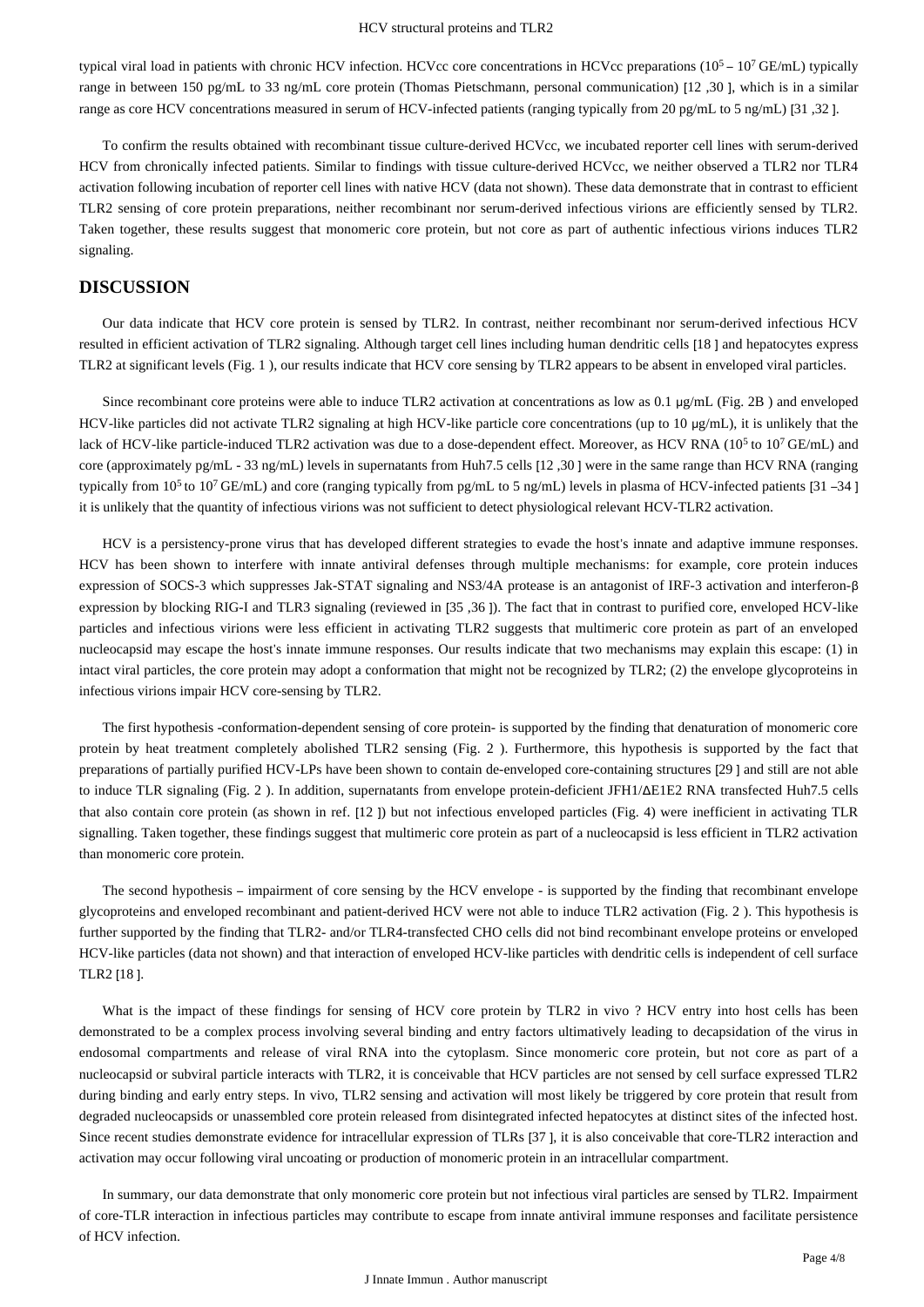# **Ackowledgements:**

We thank Bettina Gissler, Andrea Müller and Inga Möller for excellent technical assistance, Charles M. Rice (Rockefeller University, New York City, NY, USA) for providing Huh7.5 cells, H. B. Greenberg (Stanford University, Palo Alto, CA, USA) for mouse anti-core antibodies Douglas Golenbock (University of Massachusetts, Worcester, MA, USA) for the gift of stably transfected CHO cell lines expressing TLR2 and TLR4, as well as Daniel Jaeck (Hôpitaux Universitaires de Strasbourg, France) and Cathy Royer (Inserm U748, Strasbourg, France) for providing primary human hepatocytes. The authors would like to thank Thomas Pietschmann (TWINCORE - Center for Experimental and Clinical Infection Research Department Experimental Virology, Hannover, Germany) for helpful discussions. This work was supported by grants of the European Union, Brussels, Belgium (QLK-2-CT-2002- and VIRGIL Network of Excellence LSHM-CT-2004-503359 to T. F. B.), the Deutsche Forschungsgemeinschaft (Ba1417/11-2, T. F. B. and He3127/2-3 and 3127/3-1 to P.H.), Bonn, Germany, the Institut National de la Santè et de la Recherche Mèdicale (Inserm), Paris, France (T. F. B.), the chair of excellence program of the Agence Nationale de la Recherche (ANR-05-CEXC-008 to T. F. B.), Paris, France, Agence Nationale de la Recherche sur le SIDA et les Hepatites Virales (ANRS Grant #06221 to T. F. B), Paris.

#### **References:**

- 1 . Lindenbach BD , Thiel HJ , Rice CM . Editor: Knipe DM , Howley PM . Flaviviridae: The viruses and their replication . Fields virology . Philadelphia Lippincott-Raven ; 2007 ; 1101 - 1152
- 2 . Akira S , Uematsu S , Takeuchi O . Pathogen recognition and innate immunity . Cell . 2006 ; 124 : 783 801
- 3 . Boehme KW , Compton T . Innate sensing of viruses by toll-like receptors . J Virol . 2004 ; 78 : 7867 7873
- 4 . Machida K , Cheng KT , Sung VM , Levine AM , Foung S , Lai MM . Hepatitis c virus induces toll-like receptor 4 expression, leading to enhanced production of beta interferon and interleukin-6 . J Virol . 2006 ; 80 : 866 - 874
- 5 . Feldmann G , Nischalke HD , Nattermann J , Banas B , Berg T , Teschendorf C , Schmiegel W , Duhrsen U , Halangk J , Iwan A , Sauerbruch T , Caselmann WH , Spengler U . Induction of interleukin-6 by hepatitis c virus core protein in hepatitis c-associated mixed cryoglobulinemia and b-cell non-hodgkin's lymphoma . Clin Cancer Res  $2006 \cdot 12 \cdot 4491 - 4498$
- 6 . Dolganiuc A , Oak S , Kodys K , Golenbock DT , Finberg RW , Kurt-Jones E , Szabo G . Hepatitis c core and nonstructural 3 proteins trigger toll-like receptor 2-mediated pathways and inflammatory activation . Gastroenterology . 2004 ; 127 : 1513 - 1524
- 7 . Dolganiuc A , Chang S , Kodys K , Mandrekar P , Bakis G , Cormier M , Szabo G . Hepatitis c virus (hcv) core protein-induced, monocyte-mediated mechanisms of reduced ifn-alpha and plasmacytoid dendritic cell loss in chronic hcv infection . J Immunol . 2006 ; 177 : 6758 - 6768
- 8 . Baumert TF , Ito S , Wong DT , Liang TJ . Hepatitis c virus structural proteins assemble into viruslike particles in insect cells . J Virol . 1998 ; 72 : 3827 3836
- 9 . Barth H , Schnober EK , Neumann-Haefelin C , Thumann C , Zeisel MB , Diepolder HM , Hu Z , Liang TJ , Blum HE , Thimme R , Lambotin M , Baumert TF . Scavenger receptor class b is required for hepatitis c virus uptake and cross-presentation by human dendritic cells . Virol . 2008 ; 82 : 3466 - 3479
- 10 . Bartosch B , Dubuisson J , Cosset FL . Infectious hepatitis c virus pseudo-particles containing functional e1–e2 envelope protein complexes . J Exp Med . 2003 ; 197 : 633 - 642
- 11 . Zeisel MB , Baumert TF . Production of infectious hepatitis c virus in tissue culture: A breakthrough for basic and applied research . J Hepatol . 2006 ; 44 : 436 439
- 12 . Wakita T , Pietschmann T , Kato T , Date T , Miyamoto M , Zhao Z , Murthy K , Habermann A , Krausslich HG , Mizokami M , Bartenschlager R , Liang TJ . Production of infectious hepatitis c virus in tissue culture from a cloned viral genome . Nature medicine . 2005 ; 11 : 791 - 796
- 13 . Zhong J , Gastaminza P , Cheng G , Kapadia S , Kato T , Burton DR , Wieland SF , Uprichard SL , Wakita T , Chisari FV . Robust hepatitis c virus infection in vitro . Proc Natl Acad Sci U S A . 2005 ; 102 : 9294 - 9299
- 14 . Lindenbach BD , Evans MJ , Syder AJ , Wolk B , Tellinghuisen TL , Liu CC , Maruyama T , Hynes RO , Burton DR , McKeating JA , Rice CM . Complete replication of hepatitis c virus in cell culture . Science . 2005 ; 309 : 623 - 626
- 15 . Rollier CS , Paranhos-Baccala G , Verschoor EJ , Verstrepen BE , Drexhage JA , Fagrouch Z , Berland JL , Komurian-Pradel F , Duverger B , Himoudi N , Staib C , Meyr M , Whelan M , Whelan JA , Adams VC , Larrea E , Riezu JI , Lasarte JJ , Bartosch B , Cosset FL , Spaan WJ , Diepolder HM , Pape GR , Sutter G , Inchauspe G , Heeney JL . Vaccine-induced early control of hepatitis c virus infection in chimpanzees fails to impact on hepatic pd-1 and chronicity . Hepatology . 2007 ; 45 : 602 - 613
- 16 . Barth H , Schnober EK , Zhang F , Linhardt RJ , Depla E , Boson B , Cosset FL , Patel AH , Blum HE , Baumert TF . Viral and cellular determinants of the hepatitis c virus envelope-heparan sulfate interaction . J Virol . 2006 ; 80 : 10579 - 10590
- 17 . Fang X , Zeisel MB , Wilpert J , Gissler B , Thimme R , Kreutz C , Maiwald T , Timmer J , Kern WV , Donauer J , Geyer M , Walz G , Depla E , von Weizsacker F , Blum HE , Baumert TF . Host cell responses induced by hepatitis c virus binding . Hepatology . 2006 ; 43 : 1326 - 1336
- 18 . Barth H , Ulsenheimer A , Pape GR , Diepolder HM , Hoffmann M , Neumann-Haefelin C , Thimme R , Henneke P , Klein R , Paranhos-Baccala G , Depla E , Liang TJ , Blum HE , Baumert TF . Uptake and presentation of hepatitis c virus-like particles by human dendritic cells . Blood . 2005 ; 105 : 3605 - 3614
- 19 . Heine H , Kirschning CJ , Lien E , Monks BG , Rothe M , Golenbock DT . Cutting edge: Cells that carry a null allele for toll-like receptor 2 are capable of responding to endotoxin . J Immunol . 1999 ; 162 : 6971 - 6975
- 20 . Lien E , Sellati TJ , Yoshimura A , Flo TH , Rawadi G , Finberg RW , Carroll JD , Espevik T , Ingalls RR , Radolf JD , Golenbock DT . Toll-like receptor 2 functions as a pattern recognition receptor for diverse bacterial products . J Biol Chem . 1999 ; 274 : 33419 - 33425
- 21 . Yoshimura A , Lien E , Ingalls RR , Tuomanen E , Dziarski R , Golenbock D . Cutting edge: Recognition of gram-positive bacterial cell wall components by the innate immune system occurs via toll-like receptor 2 . J Immunol . 1999 ; 163 : 1 - 5
- 22 . Delude RL , Yoshimura A , Ingalls RR , Golenbock DT . Construction of a lipopolysaccharide reporter cell line and its use in identifying mutants defective in endotoxin, but not tnf-alpha, signal transduction . J Immunol . 1998 ; 161 : 3001 - 3009
- 23 . Medvedev AE , Henneke P , Schromm A , Lien E , Ingalls R , Fenton MJ , Golenbock DT , Vogel SN . Induction of tolerance to lipopolysaccharide and mycobacterial components in chinese hamster ovary/cd14 cells is not affected by overexpression of toll-like receptors 2 or 4 . J Immunol . 2001 ; 167 : 2257 - 2267
- 24 . Latz E , Visintin A , Lien E , Fitzgerald KA , Monks BG , Kurt-Jones EA , Golenbock DT , Espevik T . Lipopolysaccharide rapidly traffics to and from the golgi apparatus with the toll-like receptor 4-md-2-cd14 complex in a process that is distinct from the initiation of signal transduction . J Biol Chem . 2002 ; 277 : 47834 - 47843
- 25 . Codran A, Royer C, Jaeck D, Bastien-Valle M, Baumert TF, Kieny MP, Pereira CA, Martin JP. Entry of hepatitis c virus pseudotypes into primary human hepatocytes by clathrin-dependent endocytosis . J Gen Virol . 2006 ; 87 : 2583 - 2593
- 26 . Blight KJ , McKeating JA , Rice CM . Highly permissive cell lines for subgenomic and genomic hepatitis c virus rna replication . J Virol . 2002 ; 76 : 13001 13014
- 27 . Kato T , Date T , Miyamoto M , Furusaka A , Tokushige K , Mizokami M , Wakita T . Efficient replication of the genotype 2a hepatitis c virus subgenomic replicon . Gastroenterology . 2003 ; 125 : 1808 - 1817
- 28 . Zeisel MB , Koutsoudakis G , Schnober EK , Haberstroh A , Blum HE , Cosset F-L , Wakita T , Jaeck D , Doffoel M , Royer C , Soulier E , Schvoerer E , Schuster C , Stoll-Keller F , Bartenschlager R , Pietschmann T , Barth H , Baumert TF . Scavenger receptor bi is a key host factor for hepatitis c virus infection required for an entry step closely linked to cd81 . Hepatology . 2007 ; 46 : 1722 - 1731
- 29 . Maillard P , Krawczynski K , Nitkiewicz J , Bronnert C , Sidorkiewicz M , Gounon P , Dubuisson J , Faure G , Crainic R , Budkowska A . Nonenveloped nucleocapsids of hepatitis c virus in the serum of infected patients . J Virol . 2001 ; 75 : 8240 - 8250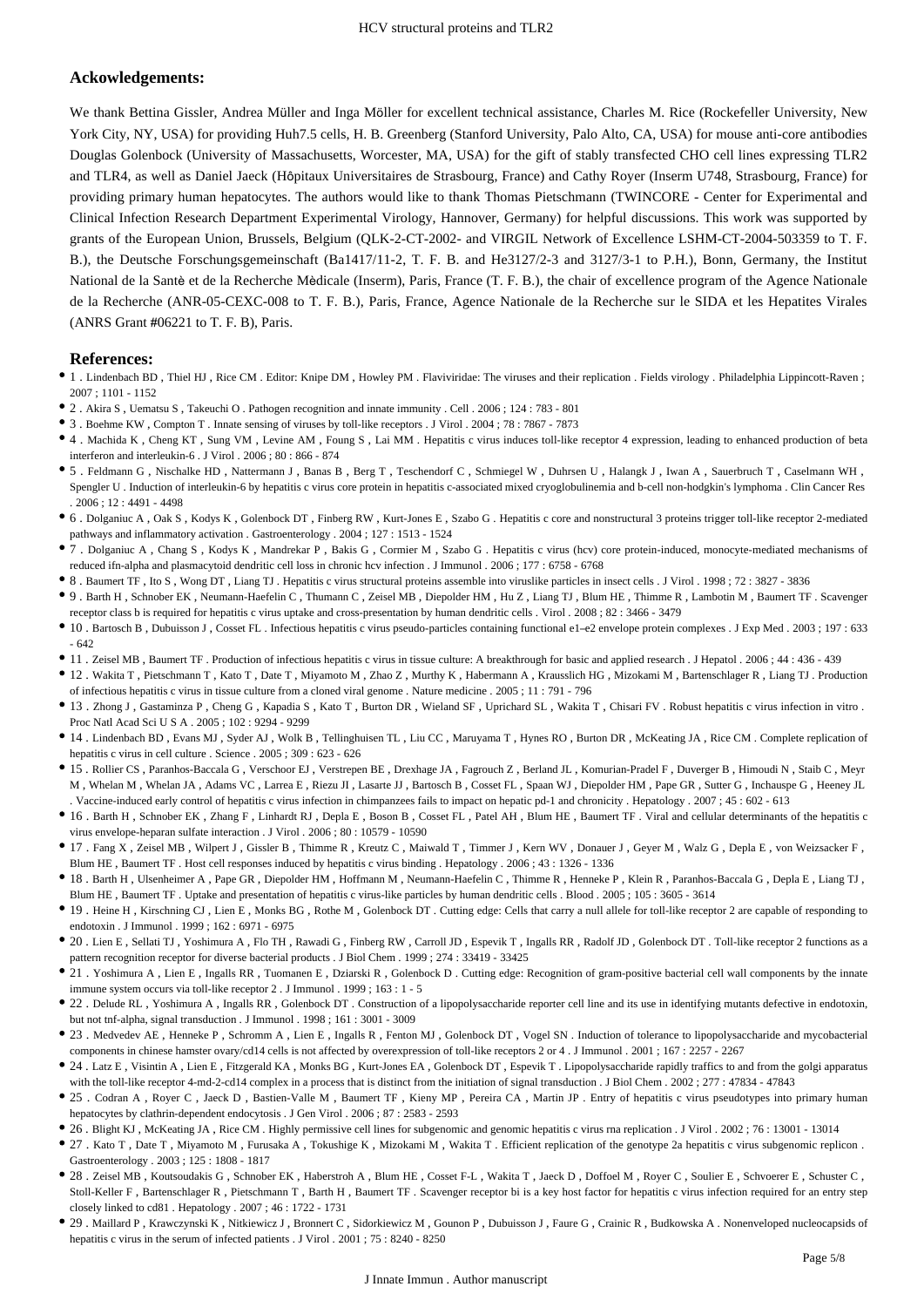#### HCV structural proteins and TLR2

- 30 . Pietschmann T , Kaul A , Koutsoudakis G , Shavinskaya A , Kallis S , Steinmann E , Abid K , Negro F , Dreux M , Cosset FL , Bartenschlager R . Construction and characterization of infectious intragenotypic and intergenotypic hepatitis c virus chimeras . Proc Natl Acad Sci U S A . 2006 ; 103 : 7408 - 7413
- 31 . Schuttler CG, Thomas C, Discher T, Friese G, Lohmeyer J, Schuster R, Schaefer S, Gerlich WH. Variable ratio of hepatitis c virus rna to viral core antigen in patient sera . Journal of clinical microbiology . 2004 ; 42 : 1977 - 1981
- 32 . Tanaka E , Kiyosawa K , Matsumoto A , Kashiwakuma T , Hasegawa A , Mori H , Yanagihara O , Ohta Y . Serum levels of hepatitis c virus core protein in patients with chronic hepatitis c treated with interferon alfa . Hepatology . 1996 ; 23 : 1330 - 1333
- 33 . Nagao Y , Sata M , Itoh K , Tanikawa K , Kameyama T . Quantitative analysis of hcv rna and genotype in patients with chronic hepatitis c accompanied by oral lichen planus . European journal of clinical investigation . 1996 ; 26 : 495 - 498
- 34 . Arase Y , Ikeda K , Chayama K , Murashima N , Tsubota A , Suzuki Y , Saitoh S , Kobayashi M , Kobayashi M , Suzuki F , Kumada H . Fluctuation patterns of hcv-rna serum level in patients with chronic hepatitis c . Journal of gastroenterology . 2000 ; 35 : 221 - 225
- 35 . Gale M Jr , Foy EM . Evasion of intracellular host defence by hepatitis c virus . Nature . 2005 ; 436 : 939 945
- 36 . Saito T , Owen DM , Jiang F , Marcotrigiano J , Gale M . Innate immunity induced by composition-dependent rig-i recognition of hepatitis c virus rna . Nature . 2008 ;
- 37 . Kobayashi M , Yoshiki R , Sakabe J , Kabashima K , Nakamura M , Tokura Y . Expression of toll-like receptor 2, nod2 and dectin-1 and stimulatory effects of their ligands and histamine in normal human keratinocytes . The British journal of dermatology . 2009 ; 160 : 297 - 304

#### **Figure 1**

TLR2 and TLR4 are expressed in human hepatocytes and hepatoma cells

(A) RNA was extracted from primary human hepatocytes (PHH) and Huh7.5 human hepatoma cells and RT-PCR was performed for expression of TLR2 and TLR4 (lanes 1 and 4). HEK- cells stably transfected with human TLR2 or TLR4 (lanes 2 and 5) or RNA from PHH or Huh7.5 cells that had not been transcribed into cDNA (Mock) (lanes 3 and 6) were used as controls. (B) RNA was extracted from HEK/TLR2 and HEK/TLR4 cells and RT-PCR was performed for expression of TLR2 and TLR4.



В

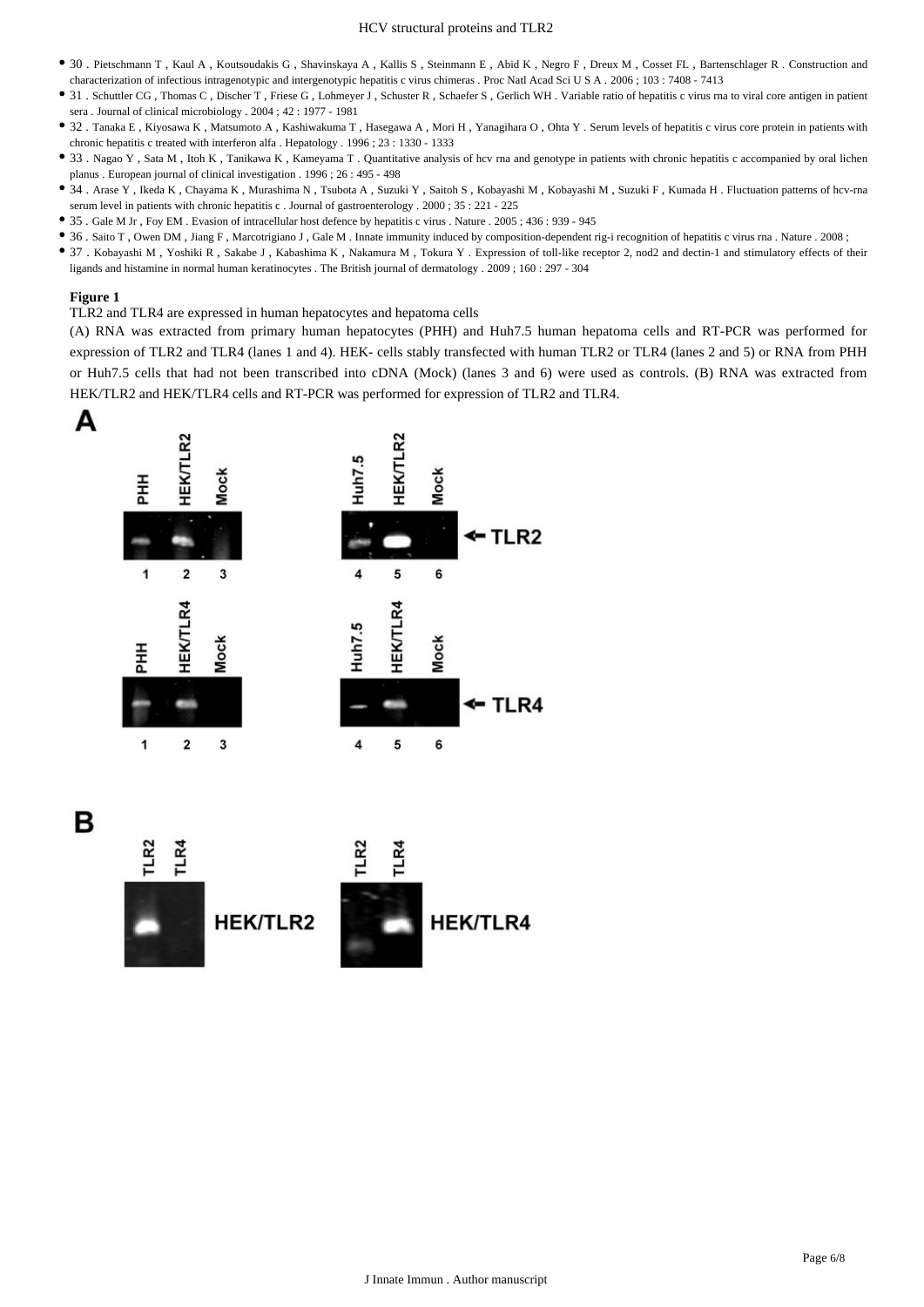#### **Figure 2**

TLR-activation by HCV structural proteins

(A) and (B) TLR-activation by HCV structural proteins in CHO cells. 3E10/TLR2 cells, stably transfected with the cDNA for human TLR2 (A) or TLR2 and TLR4 (B) and an NFκB-dependent reporter gene, were incubated for 18 h with indicated concentrations of recombinant HCV core protein, 10 μg/mL heat inactivated recombinant HCV core protein (Core 95°C), recombinant HCV envelope glycoproteins (E1 and E2) and enveloped HCV-like particles (containing 1 to 10 μg/mL core protein). Incubation of cells with peptidoglycan (PG from Staphylococcus aureus, 10 μg/mL) or lipopolysaccharide (LPS from Escherichia coli O26:B6, 1 μg/mL) served as positive control. TLR activation was detected by surface expression of CD25 reporter using FACS and FITC-labeled anti-CD25 antibody. Mean values ±SD of net mean fluorescence intensity (ΔMFI) of three independent experiments are shown. (C) and (D) TLR-activation by HCV structural proteins in HEK293 cells. HEK293 cells, transiently transfected with pELAM.luc and expressing human TLR2 (C) or TLR4 (D), were incubated for 18 h with 10 μg/mL recombinant full-length (aa 2–192) and truncated (aa 1–119) core proteins as well as enveloped HCV-like particles (containing 1 to 10 μg/mL core protein). Incubation of cells with complete medium (M), PG (10 μg/mL) or LPS (1 μg/mL) served as negative and positive controls, respectively. TLR2 activation was detected by luciferase activity corresponding to the expression of reporter plasmid pELAM.luc. Mean values ± SD of fold change in relative light units (RLU) of three independent experiments are shown.